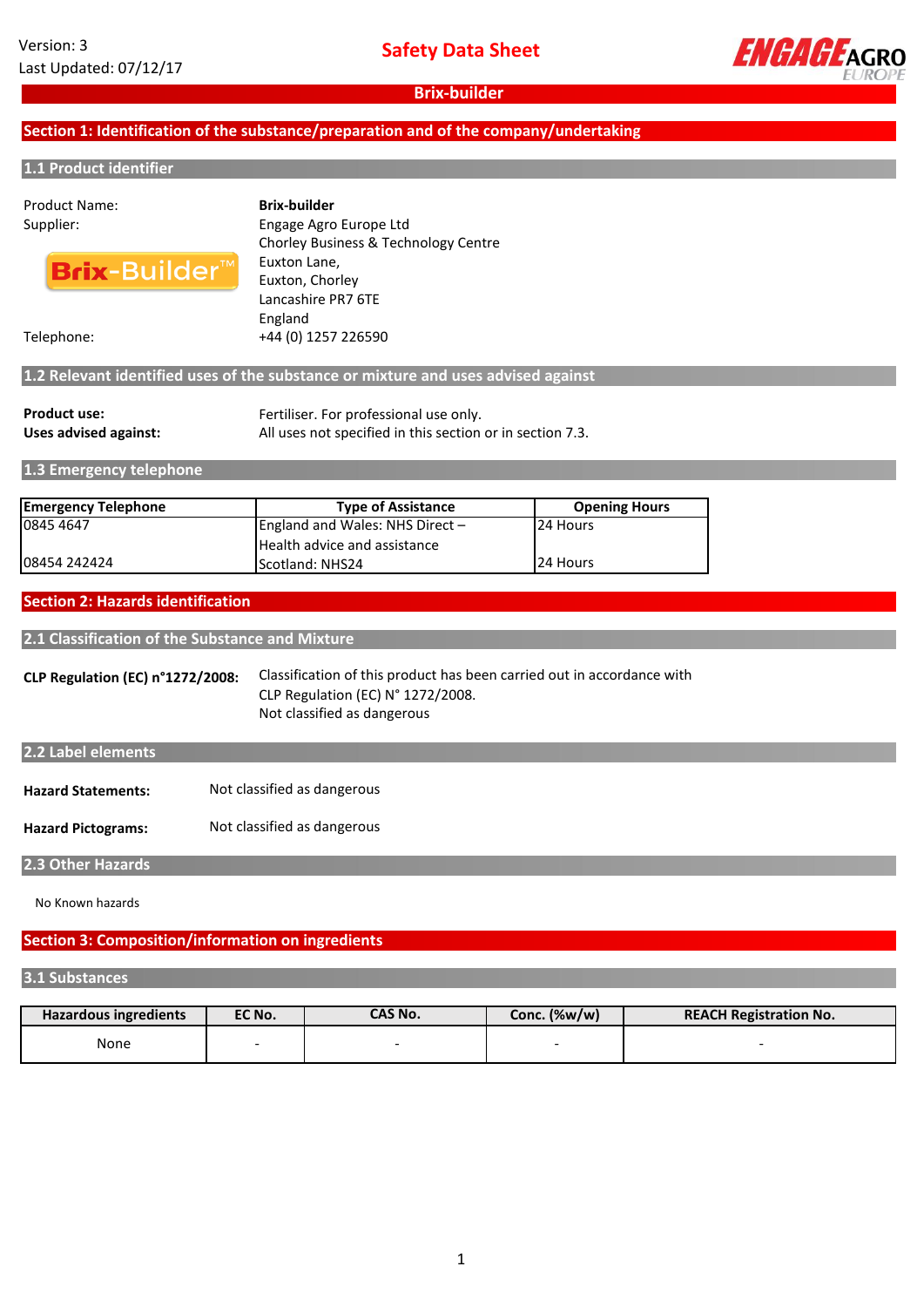

#### **Section 4: First aid measures**

#### **4.1 Description of first aid measures**

The symptoms resulting from intoxication can appear after exposure, therefore, in case of doubt, seek medical attention.

| <b>By inhalation:</b> | Move the exposed person to fresh air. If not breathing, give artificial respiration. |
|-----------------------|--------------------------------------------------------------------------------------|
| By skin contact:      | Wash with water and soap as a precaution.                                            |
| By eye contact:       | Rinse immediately with water for 15 minutes. Contact lenses should be removed.       |
| <b>By Ingestion:</b>  | DO NOT INDUCE VOMITING. Rinse mouth thoroughly.                                      |
|                       |                                                                                      |

**4.2 Most Important symptoms and effects, both acute and delayed:**

None known

**4.3 Indication of any immediate medical attention and special treatment needed**

TREAT SYMPTOMATICALLY. If you feel unwell seek medical advice. Show the label where possible. Show this safety data sheet to the doctor in attendance

#### **Section 5: Fire-fighting measures**

# **5.1 Extinguishing media**

**Extinguishing media:** Use water spray, alcohol-resistant foam, dry chemical or carbon dioxide.

#### **5.2 Special hazards arising from the substance or mixture**

**Exposure hazards:** Not applicable

**5.3 Advice for firefighters**

**Advice for fire-fighters:** Use self-contained breathing apparatus for firefighters if necessary.

#### **Section 6: Accidental release measures**

**6.1 Personal precautions, protective equipment and emergency procedures**

**Personal precautions:** Use personal protective equipment. Avoid breathing vapours, mist or gas. Ensure adequate ventilation

## **6.2 Environmental precautions**

**Environmental precautions:** Prevent further spillages if safe to do so. Do not let product enter drains. Discharge into environment must be avoided.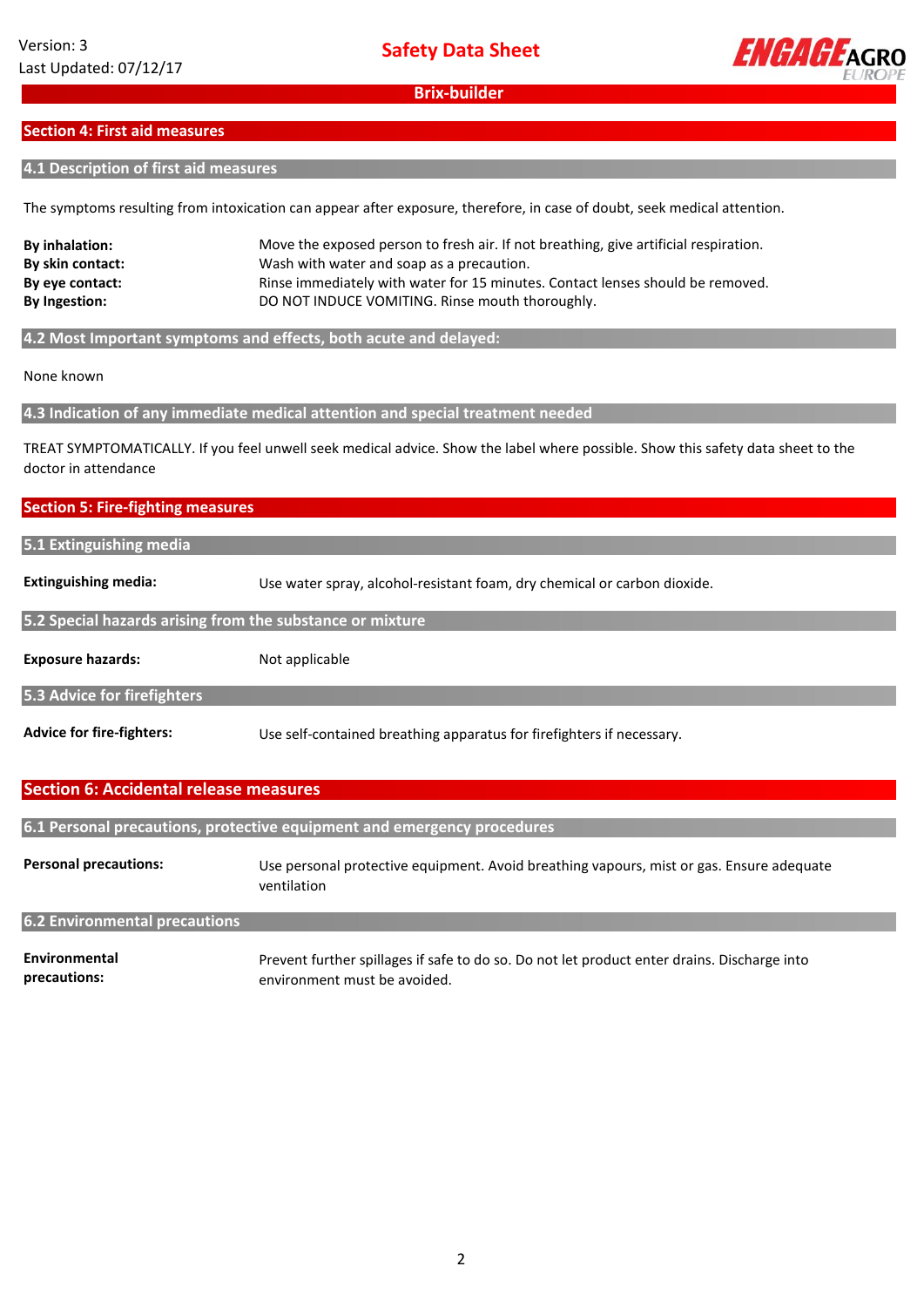| Version: 3             |
|------------------------|
| Last Updated: 07/12/17 |



| <b>Brix-builder</b>                                              |                                                                                                                                                                                                                       |  |  |  |
|------------------------------------------------------------------|-----------------------------------------------------------------------------------------------------------------------------------------------------------------------------------------------------------------------|--|--|--|
| 6.3 Methods and material for containment and cleaning up         |                                                                                                                                                                                                                       |  |  |  |
| Clean-up procedures:                                             | In event of spillage, evacuate area and attempt to contain and absorb with sand, earth or other inert<br>material. Sweep up and place waste in sealed containers. Contact local authority for controlled<br>disposal. |  |  |  |
| 6.4 Reference to other sections                                  |                                                                                                                                                                                                                       |  |  |  |
| <b>Reference to other sections:</b>                              | Not applicable                                                                                                                                                                                                        |  |  |  |
| <b>Section 7: Handling and storage</b>                           |                                                                                                                                                                                                                       |  |  |  |
| 7.1 Precautions for safe handling                                |                                                                                                                                                                                                                       |  |  |  |
| <b>Precautions for safe handling:</b>                            | Avoid contact with eyes and skin.                                                                                                                                                                                     |  |  |  |
| 7.2 Conditions for safe storage, including any incompatibilities |                                                                                                                                                                                                                       |  |  |  |
| <b>General conditions for storage:</b>                           | Store in a cool, dry, well ventilated area.                                                                                                                                                                           |  |  |  |
| 7.3 Specific end use(s)                                          |                                                                                                                                                                                                                       |  |  |  |
| Specific end use(s):                                             | Agricultural/horticultural                                                                                                                                                                                            |  |  |  |
|                                                                  |                                                                                                                                                                                                                       |  |  |  |

# **Section 8: Exposure controls/personal protection**

**8.1 Control Parameters**

Substances whose occupational exposure limits have to be monitored in the work environment. There are no exposure limits for the substances contained in the product.

**DNEL (workers):** Non-applicable<br> **DNEL (General population):** Non-applicable **DNEL (General population):**<br>PNEC:

**PNEC:** Non-applicable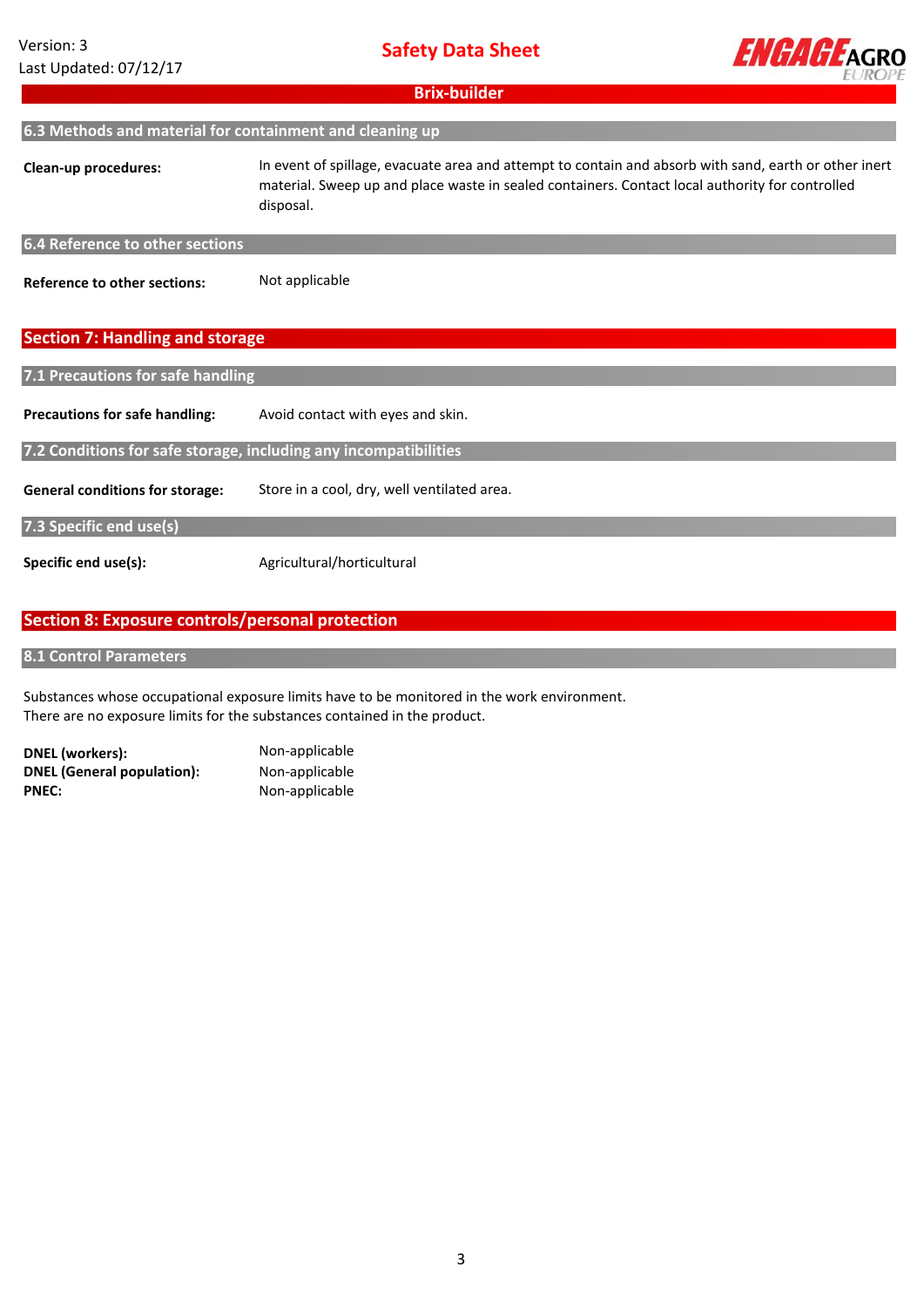**Safety Data Sheet**

# **Brix-builder**



#### **8.2 Exposure controls**









#### **A - General security and hygiene measures in the work place**

Do not eat, drink or smoke during work. Observe normal hygiene standards.

#### **B - Specific Respiratory Protection**

When necessary a fill face particle respirator is recommended.

# **C - Specific protection for the hands**

Chemical resistant gloves (i.e. nitrile) should be worn at all times when handling this material.

#### **D - Ocular and facial protection** Use safety goggles.

**E - Bodily protection** Protective clothing

**Environmental exposure controls:**

See Section 6 and 13.

# **Volatile organic compounds**

Non-applicable

# **Section 9: Physical and chemical properties**

**9.1 Information on basic physical and chemical properties**

| State:                    | Liquid                        |
|---------------------------|-------------------------------|
| Colour:                   | Brown                         |
| Odour                     | Strong fermented odour        |
| Odour threshold:          | No data available             |
| $ pH$ :                   | $5.5 - 6.5$                   |
| Melting point:            | No data available             |
| Initial boiling point:    | No data available             |
| Density                   | $S.G. = 1.0 - 1.11$           |
| Explosive properties:     | Not predicted to be explosive |
| Flammability (solid, gas) | Non-flammable                 |
| Vapour pressure:          | No data available             |
| Vapour density:           | No data available             |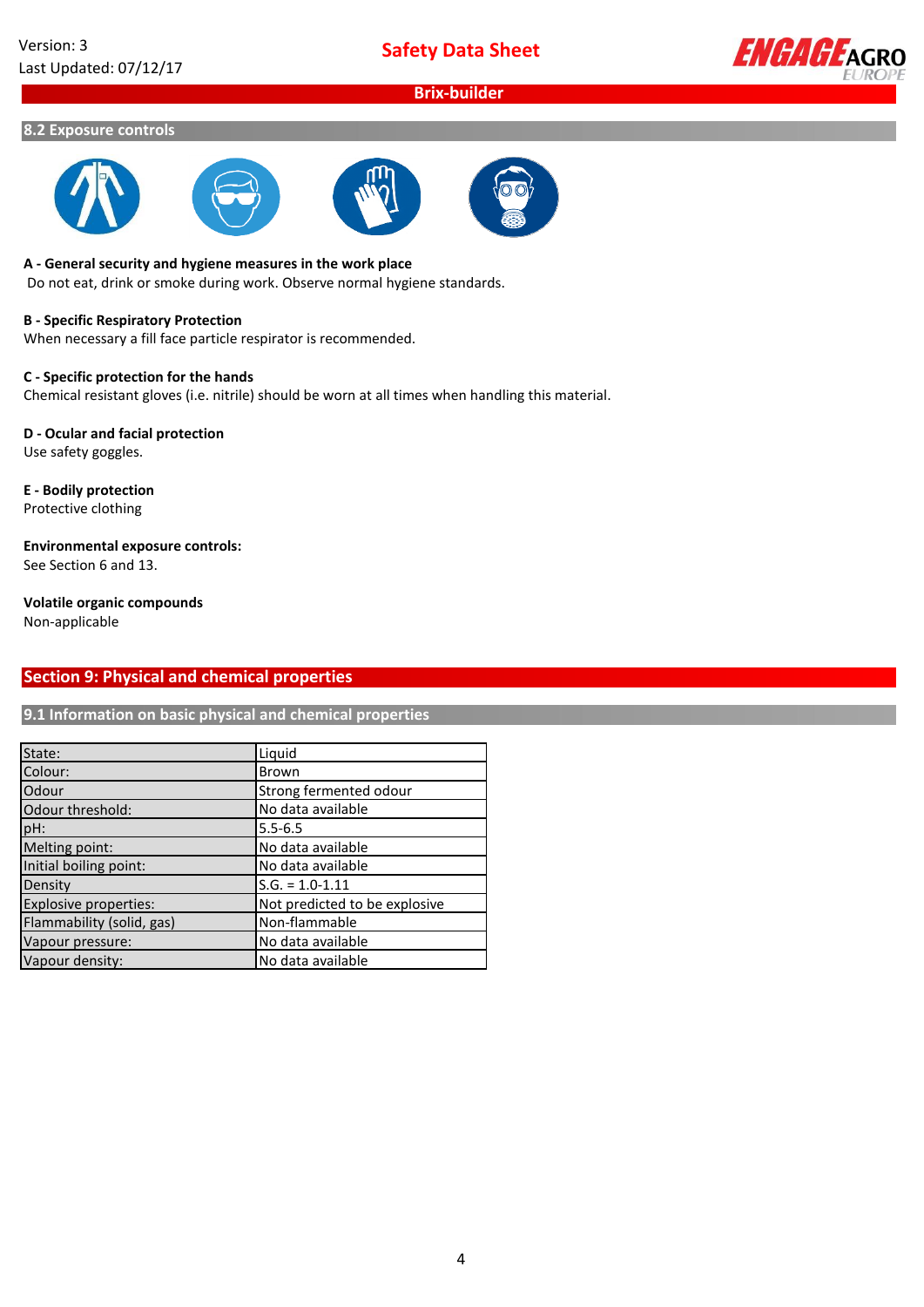**Safety Data Sheet**



**Brix-builder**

# **9.2 Other Information**

No data available

| <b>Section 10: Stability and reactivity</b>       |                                                        |  |  |  |
|---------------------------------------------------|--------------------------------------------------------|--|--|--|
| 10.1 Reactivity                                   |                                                        |  |  |  |
|                                                   |                                                        |  |  |  |
| <b>Reactivity:</b>                                | No data available                                      |  |  |  |
| 10.2 Chemical stability                           |                                                        |  |  |  |
|                                                   |                                                        |  |  |  |
| <b>Chemical stability:</b>                        | No data available                                      |  |  |  |
| 10.3 Possibility of hazardous reactions           |                                                        |  |  |  |
| <b>Hazardous reactions:</b>                       | No data available                                      |  |  |  |
|                                                   |                                                        |  |  |  |
| 10.4 Conditions to avoid                          |                                                        |  |  |  |
| <b>Conditions to avoid:</b>                       | No data available                                      |  |  |  |
|                                                   |                                                        |  |  |  |
| 10.5 Incompatible materials                       |                                                        |  |  |  |
| Incompatible materials:                           | No data available                                      |  |  |  |
|                                                   |                                                        |  |  |  |
| 10.6 Hazardous decomposition products             |                                                        |  |  |  |
| <b>Haz. Decomposition Products:</b>               | No data available                                      |  |  |  |
|                                                   |                                                        |  |  |  |
| <b>Section 11: Toxicological information</b>      |                                                        |  |  |  |
| 11.1 Information on toxicological effects         |                                                        |  |  |  |
|                                                   |                                                        |  |  |  |
| Skin corrosion/irritation:<br>Serious eye damage: | No data available<br>No data available                 |  |  |  |
| <b>Respiratory or skin</b>                        | No data available                                      |  |  |  |
| sensitisation:                                    |                                                        |  |  |  |
| Repeated/prolonged                                | No data available                                      |  |  |  |
| exposure:                                         |                                                        |  |  |  |
|                                                   |                                                        |  |  |  |
|                                                   | 11.2 Specific toxicology information on the substances |  |  |  |

No data available **available**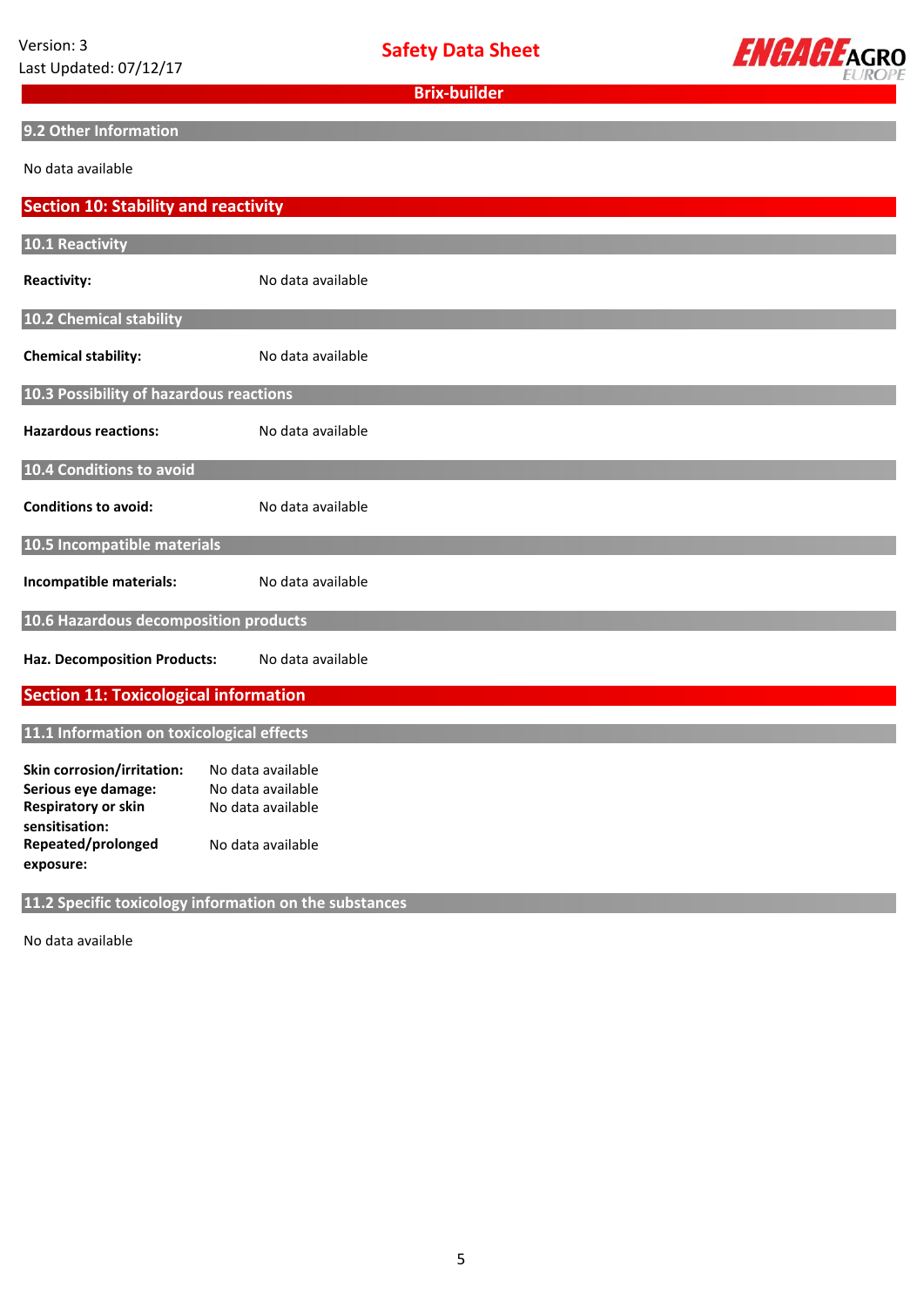

# **Section 12: Ecological information**

## **12.1 Toxicity**

No data available

**12.2 Persistence and degradability**

No data available

**12.3 Bioaccumulative potential**

No data available

**12.4 Mobility in soil**

No data available

**12.5 Results of PBT and vPvB assessment**

The substance does not meet the criteria for PBT or vPvB

#### **12.6 Other adverse effects**

None known

# **Section 13: Disposal considerations**

**13.1 Waste treatment methods**

**Waste treatment methods:** Small amounts can be flushed down drains with copious water. Larger amounts should be disposed of by a licensed disposal company.

**Disposal of packaging:** DO NOT re-use packaging for any other purpose.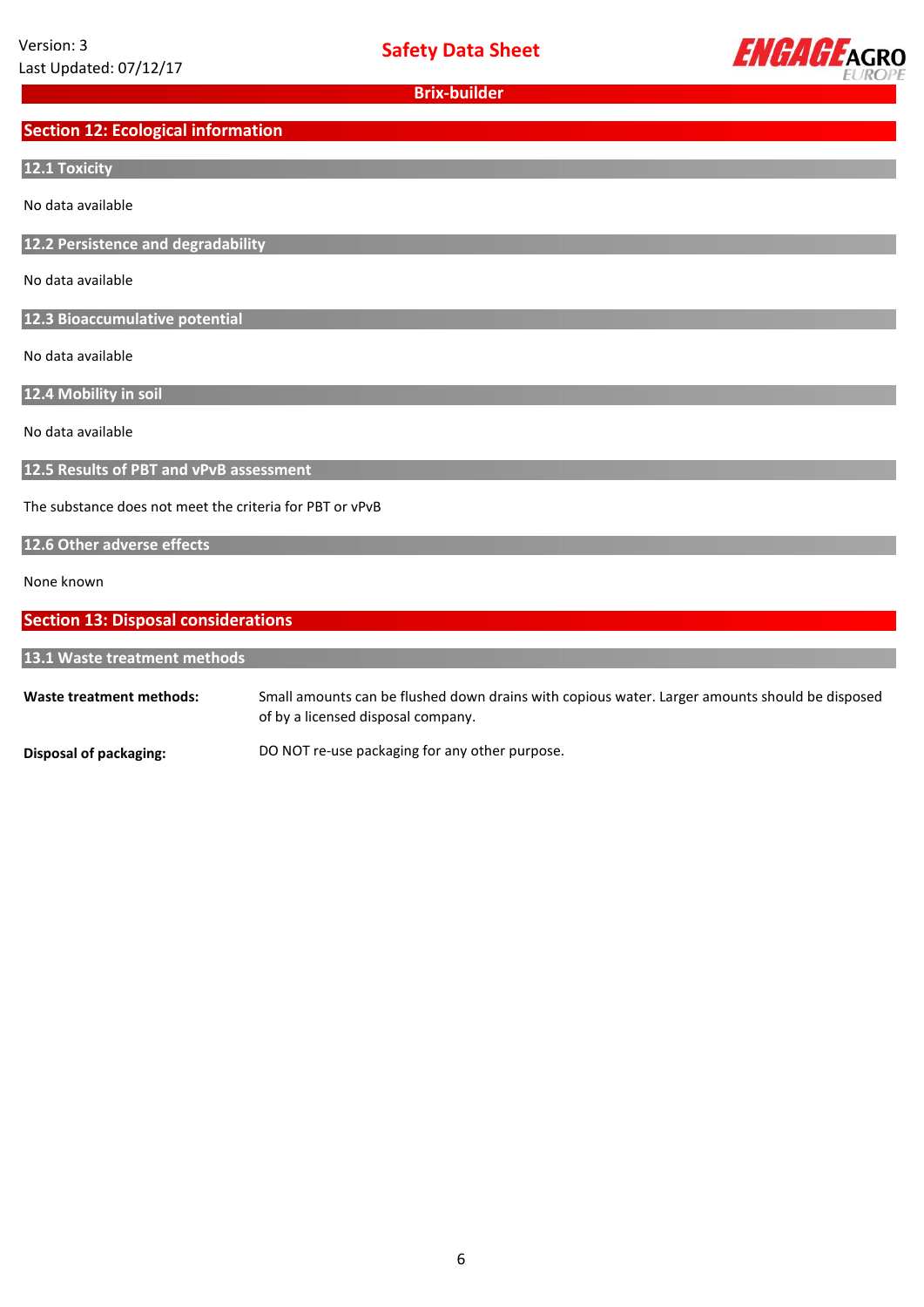

# **Section 14: Transport information**

#### **14.1 UN Number**

This product is not classified as dangerous for carriage.

**14.2 UN proper shipping name**

The product is not classified as dangerous for carriage.

**14.3 Transport hazard class(es)**

This product is not classified as dangerous for carriage.

**14.4 Packaging group**

The products is not classified as dangerous for carriage.

**14.5 Environmental hazards**

The product is not classified as dangerous for carriage.

**14.6 Special precautions for user**

The product is not classified as dangerous for carriage.

**14.7 Transport in bulk according to Annex II of MARPOL 73/78 and the IBC code**

The product is not classified as dangerous for carriage.

# **Section 15: Regulatory information**

**15.1 Safety, health and environmental regulations/legislation specific for the substance or mixture**

# **Specific regulations:**

REGULATION (EC) No 1907/2006 OF THE EUROPEAN PARLIAMENT AND OF THE COUNCIL of 18 December 2006 concerning the Registration, Evaluation, Authorisation and Restriction of Chemicals (REACH), establishing a European Chemicals Agency, amending Directive 1999/45/EC and repealing Council Regulation (EEC) No 793/93 and Commission Regulation (EC) No 1488/94 as well as Council Directive 76/769/EEC and Commission Directives 91/155/EEC, 93/67/EEC, 93/105/EC and 2000/21/EC with amendments. COMMISSION REGULATION (EU) 2015/830 of 28 May 2015 amending regulation (EC)No 1907/2006 of the European Parliament and of the

Council on the Registration, Evaluation, Authorisation and Restriction of Chemicals (REACH)

REGULATION (EC) No 1727/2008 of the European Parliament and of the Council on the Registration, Evaluation, Authorisation and Restriction of Chemicals (REACH) of 16 December 2008 on classification, labelling and packaging of substances and mixture, amending and repealing Directives 6/548/EEC and 1999/45/EC, and amending Regulation (EC) No 1907/2006; with amendments Regulation (EU) No 946/2012 of the European Parliament and of the Council of 4 July 2012 concerning the export and import of hazardous chemicals

Regulation (EC) No 850/2004 of the European Parliament and of the Council of 29 April 2004 on Persistent organic Pollutants and amending Directive 79/117/EC

European Agreement Concerning the Carriage of Dangerous Goods by Road (ADR), 2015